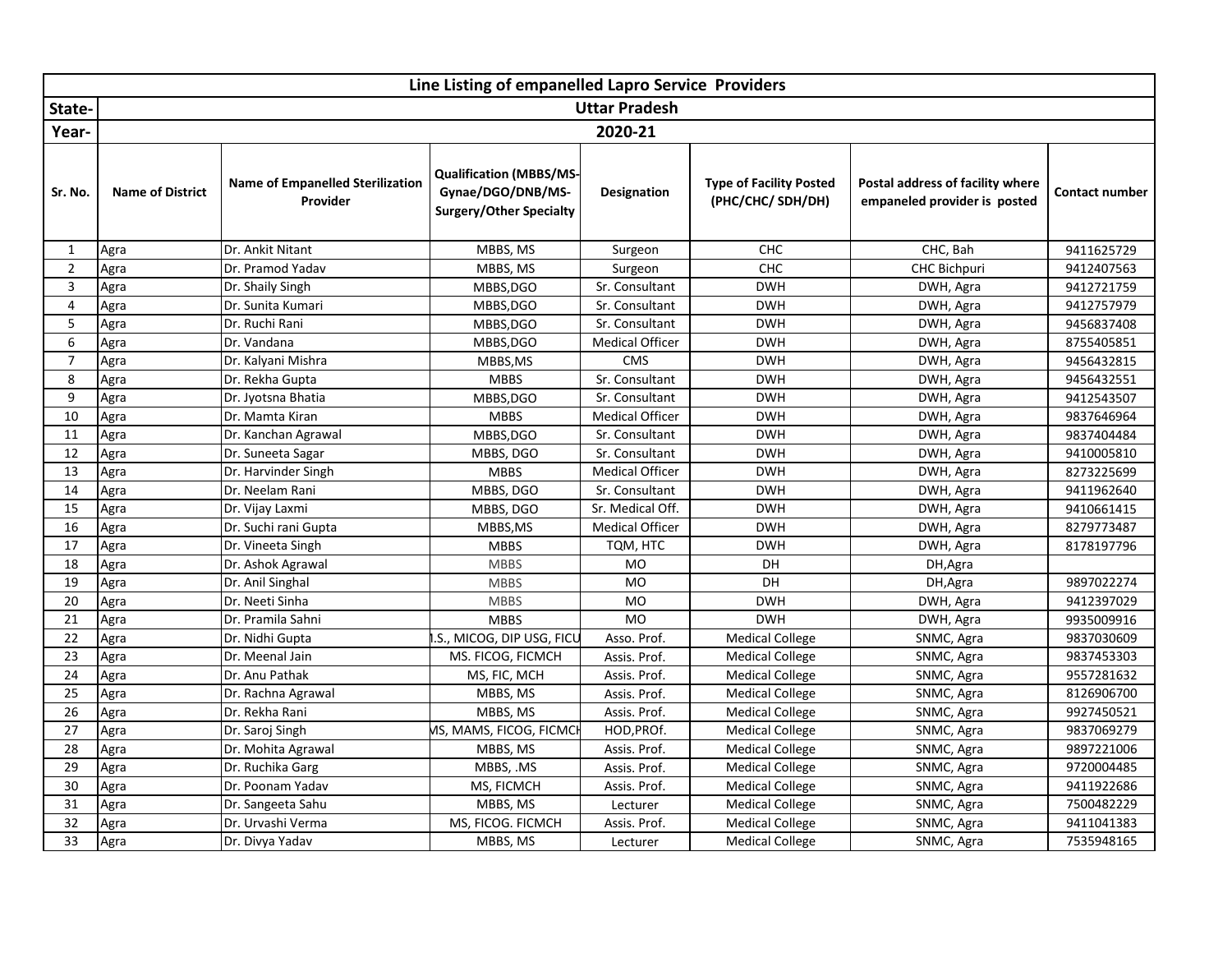| 34              | Agra            | Dr. Richa singh             | MBBS, MS, DNB, FICMCH | Prof.          | <b>Medical College</b> | SNMC, Agra                | 9634616514  |
|-----------------|-----------------|-----------------------------|-----------------------|----------------|------------------------|---------------------------|-------------|
| 35              | Agra            | Dr. Shikha Singh            | MS. DNB. DGO. MNAMS   | Asso. Prof.    | <b>Medical College</b> | SNMC, Agra                | 9410003106  |
| 36              | Agra            | Dr. Akanksha                | MBBS, MS              | Lecturer       | <b>Medical College</b> | SNMC, Agra                | 9837140378  |
| $\overline{37}$ | Agra            | Dr. Neha Agrawal            | MS, FIC, MCH          | Lecturer       | <b>Medical College</b> | SNMC, Agra                | 9927500082  |
| 38              | Agra            | Dr. Kanika Bhadkaria        | <b>MBBS</b>           | MO             | <b>CHC</b>             | CHC, Kheragarh            | 9897730963  |
| 39              | Agra            | DR. Anjana Singh            | <b>MBBS</b>           | <b>MO</b>      | CHC                    | <b>CHC Kiraoli</b>        |             |
| 40              | Agra            | Dr. Suchi Gupta             | MBBS, MS              | <b>MO</b>      | <b>DWH</b>             | DWH, Agra                 | 8868098982  |
| 41              | Agra            | Dr. Monika Aggarwal         | MBBS, MD              | MO             | <b>DWH</b>             | DWH, Agra                 | 9426592170  |
| 42              | Agra            | DR. SHRIYA SAWHNEY          | <b>MBBS</b>           | <b>MO</b>      | CHC                    | CHC, Fatehabad            | 9675344969  |
| 43              | Agra            | Dr. USHA SINGH              | <b>MBBS</b>           | <b>MO</b>      | PHC                    | PHC Dahtora Bichpuri      | 8755015003  |
| 44              | Agra            | DR. KUMUD TOMAR             | <b>MBBS</b>           | <b>MO</b>      | CHC                    | CHC, Kiraoli              | 9772973663  |
| 45              | Agra            | DR. MUKTA AGRAWAL           | <b>MBBS</b>           | <b>MO</b>      | CHC                    | CHC, Bah                  |             |
| 46              | Agra            | DR. SUNITA GAUTAM           | <b>MBBS</b>           | <b>MO</b>      | <b>UPHC</b>            | UPHC, Lohamandi-1         | 9457150409  |
| 47              | Agra            | DR. MEGHNA SHARMA           | <b>MBBS</b>           | <b>MO</b>      | <b>UPHC</b>            | UPHC, Jeeoni Mandi        | 9897530425  |
| 48              | Agra            | DR. SANJEEV KUMAR           | <b>MBBS</b>           | <b>MO</b>      | CHC                    | CHC, Baroli Ahir          |             |
| 49              | Aligarh         | Dr.Ram Bihari               | MS-Gen Surgery        | MS-Gen Surgery | DH                     | DH                        | 9412397515  |
| 50              | Aligarh         | Dr.Yetendra Bhardwaj        | MS-Gen Surgery        | MS-Gen Surgery | DH                     | <b>DH</b>                 | 9412176679  |
| 51              | Aligarh         | Dr.Nahid Rizvi              | DGO                   | <b>DGO</b>     | <b>DWH</b>             | <b>DWH</b>                | 9837015847  |
| 52              | Aligarh         | Dr.Chanchal                 | <b>DGO</b>            | <b>DGO</b>     | <b>DWH</b>             | <b>DWH</b>                | 8979528284  |
| 53              | Aligarh         | Dr.GEETANJALI SINGH PUNDHIR | <b>MBBS</b>           | <b>MBBS</b>    | <b>DCH</b>             | <b>DCH</b>                | 9453019748  |
| 54              | Aligarh         | Dr.TARANG SALUJA            | <b>MBBS</b>           | <b>MBBS</b>    | <b>DCH</b>             | <b>DCH</b>                | 9410804408  |
| 55              | Aligarh         | Dr.Upasan                   | MS- Gynae             | MS- Gynae      | <b>CHC Chharra</b>     | <b>CHC Chharra</b>        | 9927165556  |
| 56              | Aligarh         | Dr. Rajendra Bansal         | MS-Gen Surgery        | MS-Gen Surgery | DH                     | DH                        | 9411853995  |
| 57              | Aligarh         | Dr.Beatrice Kuldeep         | <b>DGO</b>            | <b>DGO</b>     | <b>DCH</b>             | <b>DCH</b>                | 9412654263  |
| 58              | Aligarh         | Dr Khusbu Bansal            | MS- Gynae             | MS- Gynae      | <b>CHC Khair</b>       | <b>CHC Khair</b>          | 8923917177  |
| 59              | Aligarh         | Dr.Megha Mittal             | <b>DGO</b>            | DGO            | <b>CHC Akrabad</b>     | <b>CHC Akrabad</b>        | 8006734284  |
| 60              | Prayagraj       | Dr.Neelima Dhwan            | MS-Gynae              | <b>MO</b>      | <b>CHC</b>             | Karchana                  | 9451058071  |
| 61              | Prayagraj       | Dr. Rajesh Agrawal          | MS- Gen. Surgery      | MO             | CHC                    | Soron                     | 9450366090, |
| 62              | Prayagraj       | Dr.Seema Pant               | MS-Gynae              | <b>MO</b>      | CHC                    | Phulpur                   | 9450346754  |
| 63              | Prayagraj       | Dr.Arvind                   | MS- Gen. Surgery      | <b>MO</b>      | CHC                    | Kotwa Bani                | 9839150661  |
| 64              | Prayagraj       | Dr.Noorus                   | <b>DGO</b>            | <b>MO</b>      | <b>DWH</b>             | <b>DWH</b>                | 9415614041  |
| 65              | Prayagraj       | Dr.Pratima                  | MS-Gynae              | <b>MO</b>      | ${\sf CHC}$            | Jasra                     | 9935283843  |
| 66              | Prayagraj       | Dr.Kailash Nath Gupta       | MS- Gen. Surgery      | <b>MO</b>      | CHC                    | Soraon                    | 9956592296  |
| 67              | Prayagraj       | Dr.Girish Kumar Tiwari      | MS-Others             | <b>MO</b>      | CHC                    | Phulpur                   | 9415218054  |
| 68              | Prayagraj       | Dr.Manisha Gupta            | MS-Gynae              | MO             | ${\sf CHC}$            | Karchana                  | 9335143554  |
| 69              | Prayagraj       | Dr.Vandana                  | MD-Gynae              | <b>MO</b>      | <b>DWH</b>             | <b>DWH</b>                | 8795813471  |
| 70              | Ambedkarnagar   | Dr. Vijay Tiwari            | MS-Surgery            | Gen.Surgeon    | <b>DH</b>              | DCH Ambedkarnagar         | 9450154941  |
| 71              | Ambedkarnagar   | Dr Ashok Kumar              | <b>MBBS</b>           | MO             | <b>CHC Akbarpur</b>    | <b>CHC Akbarpur</b>       | 9026761820  |
| 72              | <b>AZAMGARH</b> | Dr. Brijesh Patel           | <b>MS</b>             | <b>MO</b>      | Bilariyaganj           | CHC BILARIYAGANJ AZAMGARH |             |
| 73              | Azamgarh        | Dr. Ramesh Sonkar           | <b>MBBS</b>           | <b>MOIC</b>    | Thekma                 | PHC THEKMA AZAMGARH       |             |
| 74              | Azamgarh        | Dr. Devendra                | <b>MBBS</b>           | <b>MOIC</b>    | Tarwa                  | PHC TARWA AZAMGARH        |             |
| 75              | Azamgarh        | Dr. Anand Kumar             | <b>MS</b>             | <b>MO</b>      | Lalganj                | CHC LALGANJ AZAMGARH      |             |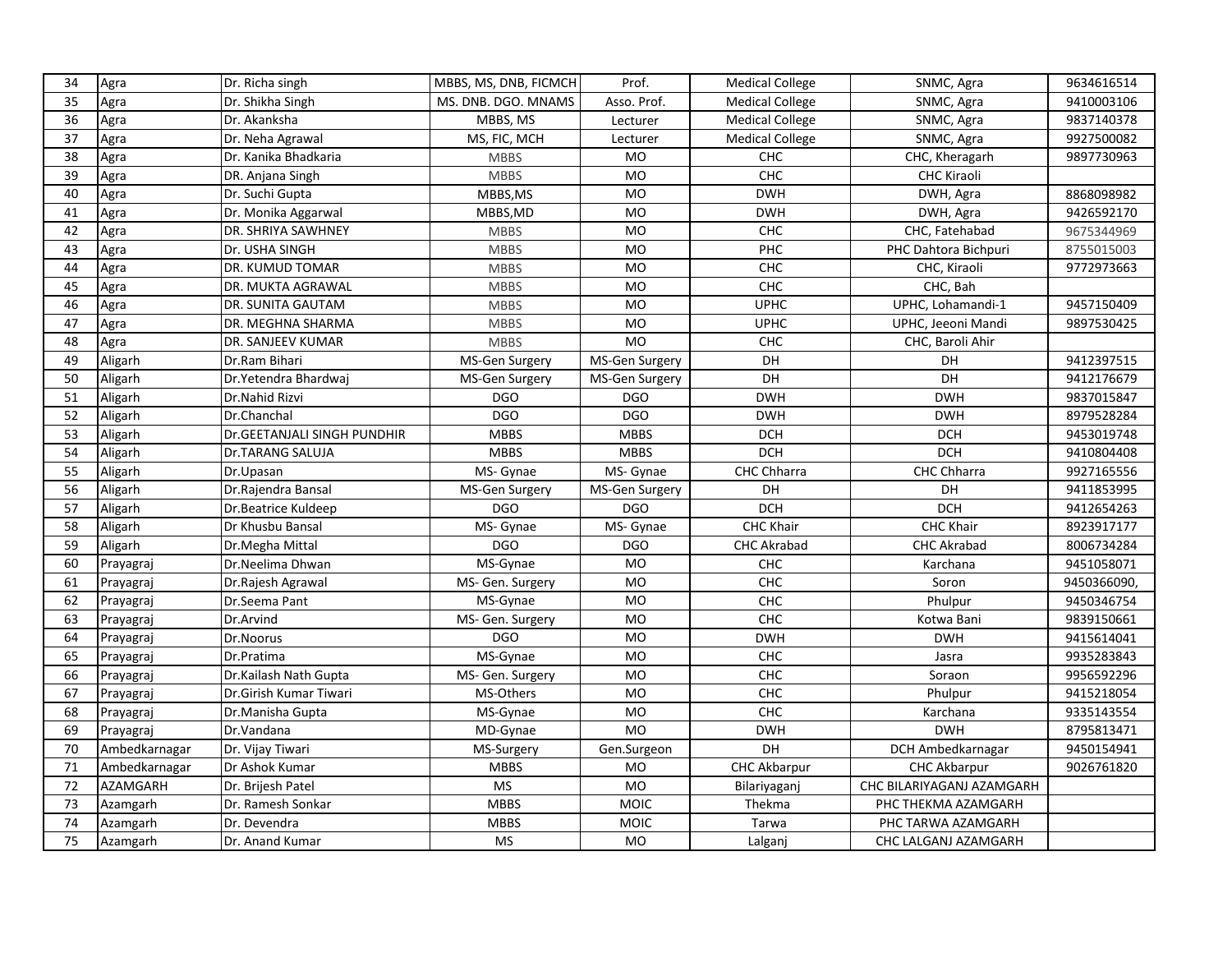| <b>DGO</b><br><b>MO</b><br>77<br>Azamgarh<br>Dr. Lal Mani<br><b>DWH</b><br><b>DWH AZAMGARH</b><br>78<br><b>DWH</b><br>Azamgarh<br>Dr. Dipti<br>MS - Gyne<br>LMO<br><b>DWH AZAMGARH</b><br>79<br>Dr. Pankaj Rai<br><b>MBBS</b><br><b>MO</b><br>Azamgarh<br>Bilariyaganj<br>CHC BILARIYAGANJ AZAMGARH<br>DIV DISTRICT HOSPITAL SADAR<br>80<br><b>MS</b><br>MO<br>DH<br>Azamgarh<br>Dr. Satish Kanojia<br>AZAMGARH<br><b>DGO</b><br><b>MO</b><br>PHC PHOOLPUR AZAMGARH<br>81<br>Azamgarh<br>Dr. R A S Yadav<br>Phoolpur | 9837118757 |
|----------------------------------------------------------------------------------------------------------------------------------------------------------------------------------------------------------------------------------------------------------------------------------------------------------------------------------------------------------------------------------------------------------------------------------------------------------------------------------------------------------------------|------------|
|                                                                                                                                                                                                                                                                                                                                                                                                                                                                                                                      |            |
|                                                                                                                                                                                                                                                                                                                                                                                                                                                                                                                      |            |
|                                                                                                                                                                                                                                                                                                                                                                                                                                                                                                                      |            |
|                                                                                                                                                                                                                                                                                                                                                                                                                                                                                                                      |            |
|                                                                                                                                                                                                                                                                                                                                                                                                                                                                                                                      |            |
| 82<br><b>MS</b><br><b>MO</b><br>COT<br><b>FRHSI CHANDAULI</b><br>Azamgarh<br>Dr. Meena Singh                                                                                                                                                                                                                                                                                                                                                                                                                         |            |
| <b>DGO</b><br>MO<br>83<br>Azamgarh<br><b>DWH</b><br>Dr Aslam<br>DWH AZAMGARH                                                                                                                                                                                                                                                                                                                                                                                                                                         |            |
| <b>DGO</b><br>DH<br>84<br><b>DR ANJUBALA</b><br>LMO<br>Bagpat<br>CMO OFFIEC                                                                                                                                                                                                                                                                                                                                                                                                                                          |            |
| $\overline{DH}$<br><b>GYNAE</b><br>85<br>DR SHILPA SIROHI<br><b>LMO</b><br><b>CMO OFFIEC</b><br>Bagpat                                                                                                                                                                                                                                                                                                                                                                                                               | 9891848147 |
| 86<br>DGO<br><b>DGO</b><br>CHC<br>Bahraich<br>Dr Anil Kumar<br>CHC Kaisarganj                                                                                                                                                                                                                                                                                                                                                                                                                                        | 9918021592 |
| 87<br><b>Bahraich</b><br>Dr FR Malik<br><b>MS</b><br>DH<br>Surgeon<br><b>DH Bahraich</b>                                                                                                                                                                                                                                                                                                                                                                                                                             | 9839757551 |
| 88<br><b>MS</b><br>DH                                                                                                                                                                                                                                                                                                                                                                                                                                                                                                |            |
| Bahraich<br>DH Bahraich<br>Dr Pankaj Srivastav<br>Surgeon<br><b>MBBS</b>                                                                                                                                                                                                                                                                                                                                                                                                                                             | 9473691448 |
| 89<br>Bahraich<br><b>MO</b><br><b>DWH</b><br><b>DWH Bahraich</b><br>Dr Anju Srivastav                                                                                                                                                                                                                                                                                                                                                                                                                                | 9415411177 |
| 90<br>Bahraich<br>Dr Arvind<br><b>MBBS</b><br>Buddha hos. Bahraich<br>Surgeon<br>Pvt.                                                                                                                                                                                                                                                                                                                                                                                                                                | 9918109109 |
| 91<br>Dr Manju shri Metha<br><b>DGO</b><br><b>MSI</b><br>Bahraich<br>DGO<br><b>MSI</b>                                                                                                                                                                                                                                                                                                                                                                                                                               | 9335905033 |
| 92<br><b>Ballia</b><br>DH<br>Dr. Ravindra Nath Upadhayay<br>Surgeon<br>DH Ballia<br>MS-Surgery                                                                                                                                                                                                                                                                                                                                                                                                                       | 9415248387 |
| 93<br><b>Ballia</b><br><b>DWH</b><br><b>DGO</b><br><b>MO</b><br><b>DWH Ballia</b><br>Dr. Sangam Singh                                                                                                                                                                                                                                                                                                                                                                                                                | 9918692499 |
| 94<br><b>Ballia</b><br>Dr. Aanand Kumar<br>Superintendent<br>MS-Surgery<br>Nagara, Rasara, Narahi<br>Narahi CHC                                                                                                                                                                                                                                                                                                                                                                                                      | 9431456411 |
| 95<br><b>Ballia</b><br>Senior Consultant<br>DH<br>Dr. Arvind Kumar Singh<br>MS-Surgery<br>Chilkahar, Reoti                                                                                                                                                                                                                                                                                                                                                                                                           | 9415386045 |
| 96<br><b>Ballia</b><br>Dr. Vinod Kumar Singh<br>Siar, Pandah<br><b>CHC Khejuri</b><br>MS-Surgery<br>Superintendent                                                                                                                                                                                                                                                                                                                                                                                                   | 9450779728 |
| <b>Ballia</b><br>97<br><b>DH Ballia</b><br>DH<br>Dr. Anil Kumar<br>MS-Surgery<br>Surgeon                                                                                                                                                                                                                                                                                                                                                                                                                             | 9415359840 |
| BPHC, Pandah<br>98<br><b>Ballia</b><br><b>MO</b><br>BPHC, Pandah<br>Dr Chandra Prakash Pandey<br>MS- Gen. Surgery                                                                                                                                                                                                                                                                                                                                                                                                    | 7839287099 |
| <b>MO</b><br><b>CHC</b><br>99<br><b>Ballia</b><br><b>MBBS</b><br>CHC, Siar<br>Dr. Tanveer Azam ansari                                                                                                                                                                                                                                                                                                                                                                                                                | 8009168015 |
| 100<br>Balrampur<br><b>DGO</b><br><b>MS</b><br>DH<br>Dr. Mahi Kirti<br><b>MIK District Hospital</b>                                                                                                                                                                                                                                                                                                                                                                                                                  | 9452564431 |
| 101<br><b>DGO</b><br>Balrampur<br>MS<br>DH<br>Dr. P K Mishra<br><b>MIK District Hospital</b>                                                                                                                                                                                                                                                                                                                                                                                                                         | 9506412395 |
| <b>DGO</b><br>$\overline{\mathsf{MS}}$<br>DH<br>102<br>Dr. R K Singh<br>Balrampur<br><b>MIK District Hospital</b>                                                                                                                                                                                                                                                                                                                                                                                                    | 9415188393 |
| <b>DCH</b><br>103<br>Dr. R P Mishra<br><b>MS</b><br><b>DCH</b><br>Balrampur<br>MS-Surgery                                                                                                                                                                                                                                                                                                                                                                                                                            | 9452946993 |
| 104<br><b>MS</b><br><b>DCH</b><br>Dr. Arun<br><b>DCH</b><br>Balrampur<br>MS-Surgery                                                                                                                                                                                                                                                                                                                                                                                                                                  | 9651684516 |
| 105<br>Bareilly<br>Dr. Shashi Gupta<br>DGO<br><b>GYNECOLOGIST</b><br>DWH, Bareilly<br>DWH, Bareilly                                                                                                                                                                                                                                                                                                                                                                                                                  | 9410429717 |
| 106<br><b>Bareilly</b><br><b>DGO</b><br>Dr. Neelam Rani Arya<br><b>GYNECOLOGIST</b><br>DWH, Bareilly<br>DWH, Bareilly                                                                                                                                                                                                                                                                                                                                                                                                | 8929201443 |
| 107<br><b>MS</b><br>CMO Office, Bareilly<br>Bareilly<br>Dr. A.A. Ansari<br><b>SURGEON</b><br>DH, Bareilly                                                                                                                                                                                                                                                                                                                                                                                                            | 9719291723 |
| 108<br>Bareilly<br><b>MS</b><br>CHC Baheri, Bareilly<br>CHC Baheri, Bareilly<br>Dr. J.P. Morya<br><b>SURGEON</b>                                                                                                                                                                                                                                                                                                                                                                                                     | 9412417914 |
| 109<br>Bareilly<br>Dr. Shudesh Kumari<br><b>DGO</b><br><b>DLO</b><br>DLO Office, Bareilly<br>DLO Office, Bareilly Cantt Bareilly                                                                                                                                                                                                                                                                                                                                                                                     | 9412288200 |
| 110<br><b>Bareilly</b><br><b>DGO</b><br>Police line Hospital, Bareilly<br><b>GYNECOLOGIST</b><br>Police line Hospital, Bareilly<br>Dr. Suman Dutt Gautam                                                                                                                                                                                                                                                                                                                                                             | 9411852563 |
| 111<br>Bareilly<br><b>DGO</b><br>Dr. Shilpi Kesharwani<br><b>GYNECOLOGIST</b><br>DWH, Bareilly<br>DWH, Bareilly                                                                                                                                                                                                                                                                                                                                                                                                      | 9720798633 |
| 112<br><b>DGO</b><br>Bareilly<br>Dr. Alka Katiyar<br><b>SMO</b><br>PAC Hospital, Bareilly<br>Bareilly                                                                                                                                                                                                                                                                                                                                                                                                                |            |
| 113<br><b>DGO</b><br><b>GYNECOLOGIST</b><br>Bareilly<br>Dr. Quadra Sultana<br>DWH, Bareilly<br>DWH, Bareilly                                                                                                                                                                                                                                                                                                                                                                                                         | 9412603483 |
| 114<br><b>DGO</b><br><b>Basti</b><br>Dr Mamta Rani<br>DGO<br>DH<br>DWH, Basti                                                                                                                                                                                                                                                                                                                                                                                                                                        | 9415785607 |
| DGO<br>DH<br>115<br>Basti<br><b>DGO</b><br>DWH, Basti<br>Dr Sitaram Kanaujia                                                                                                                                                                                                                                                                                                                                                                                                                                         | 9450554580 |
| 116<br><b>Basti</b><br>DH<br>Dr Anand Ojha<br>DH<br>MS-Surgery<br>Surgeon                                                                                                                                                                                                                                                                                                                                                                                                                                            | 8112401819 |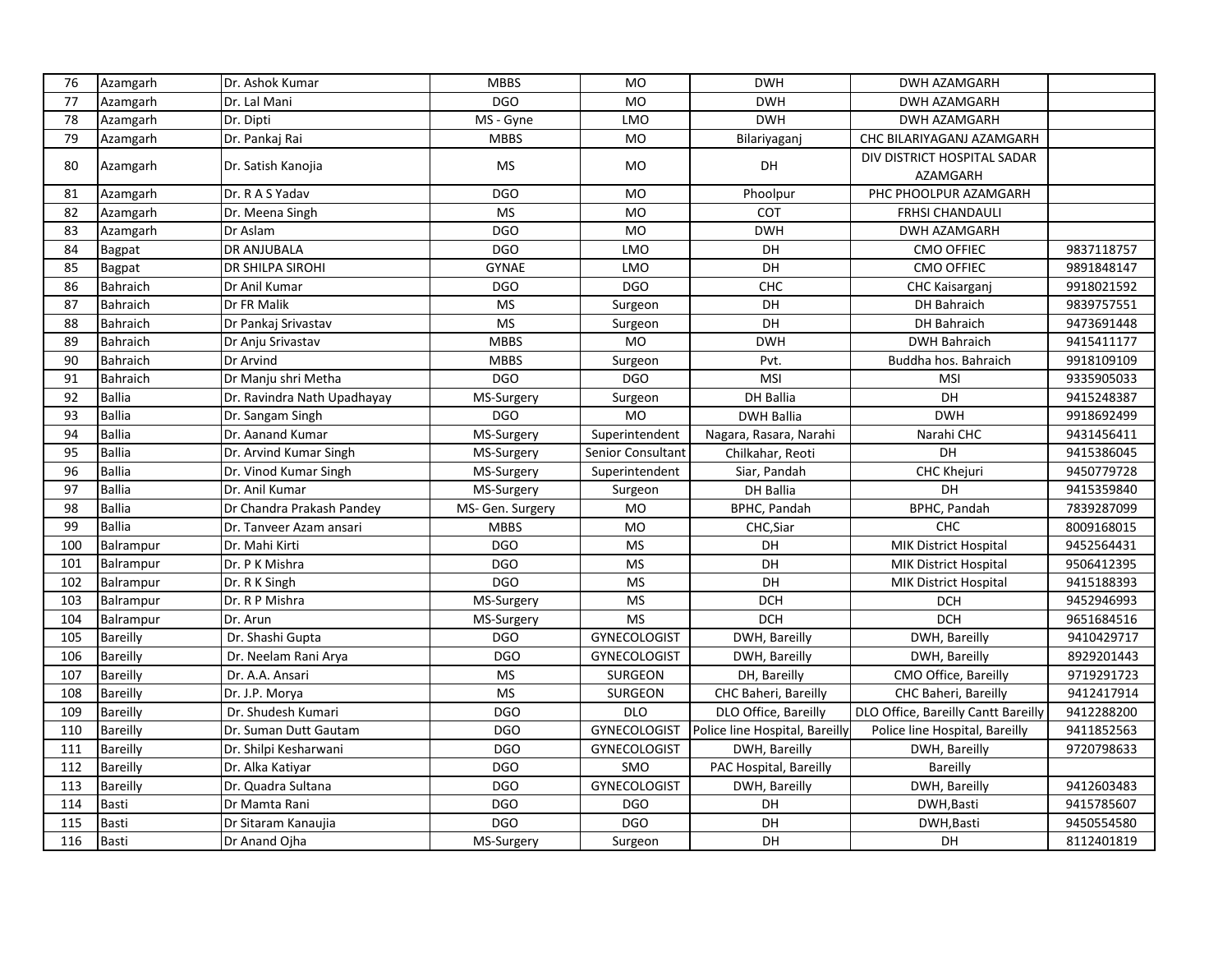| 117 | <b>Basti</b>  | Dr V.K srivastava       | MS-Surgery      | Surgeon           | DH                  | DH                                           | 9415122207 |
|-----|---------------|-------------------------|-----------------|-------------------|---------------------|----------------------------------------------|------------|
| 118 | <b>Basti</b>  | Dr.A.P.D. Dewedi        | MS.Gen. Surgeon | Surgeon (cont.)   | DH                  | DWH, Basti                                   | 9451428401 |
| 119 | <b>Basti</b>  | Dr. G.M. Shukla         | MS-Surgery      | Surgeon           | DH                  | DWH, Basti                                   | 9415038392 |
| 120 | <b>Basti</b>  | Dr. A.C. Srivastava     | MS-Surgery      | Surgeon           | DH                  | DWH, Basti                                   | 9415041162 |
| 121 | Bijnor        | Dr. Abha Varma          | <b>DGO</b>      | <b>CMS</b>        | DH                  | District Women Hospital Bijnor               | 7300769287 |
| 122 | Bijnor        | Dr. Naresh Johri        | MS              | Surgeon           | DH                  | District Combined Hospital Bijnor            | 9837965879 |
| 123 | Bijnor        | Dr. Arun Panday         | <b>MS</b>       | Surgeon           | DH                  | District Combined Hospital Bijnor            | 9412079072 |
| 124 | Bijnor        | Dr. Beenu Gupta         | <b>DGO</b>      | Dy. CMO Bijnor    | CMO Office Bijnor   | CMO Office Bijnor                            | 8433005898 |
| 125 | Bijnor        | Dr. Indu Bala           | DGO             | Senior Consultant | Private             | Akansha Hospital Bijnor                      | 9634288585 |
| 126 | Bijnor        | Dr. Peeyush Varma       | <b>MS</b>       | Private Surgeon   | Private Hospital    | Ayushman Hospital, Bijnor                    |            |
| 127 | Bijnor        | Dr. P.L. Sami           | DGO             | Senior Consultant | DH                  | District Women Hospital Amroha               |            |
| 128 | Bijnor        | Dr. Prabha Rani         | <b>DGO</b>      | Senior Consultant | DH                  | District Women Hospital Amroha               |            |
| 129 | Bijnor        | Dr. Beena Singh         | <b>MS</b>       | Private Surgeon   | Private Hospital    | Beena Prabha Hospital, Bijnor                |            |
| 130 | <b>Budaun</b> | Dr. Rekha Rani          | <b>MBBS DGO</b> | CMS(F)            | <b>DWH</b>          | District women Hospital Budaun<br>Pin 243601 | 9839659337 |
| 131 | Budaun        | Dr. Shobha Agrawal      | MBBS MS         | Surgeon           | <b>DWH</b>          | District women Hospital Budaun<br>Pin 243601 | 9410832549 |
| 132 | <b>Budaun</b> | Dr. Hakim Singh         | MS Gynae        | MS Gynae          | <b>DWH</b>          | District women Hospital Budaun<br>Pin 243601 | 9412159423 |
| 133 | Budaun        | Dr. Ruchi Gupta         | Gynae           | Spec.             | <b>DWH</b>          | District women Hospital Budaun<br>Pin 243601 | 9760460830 |
| 134 | Bulandshahar  | Dr Sudha Sharma         | DGO             | <b>MO</b>         | DH                  | <b>DWH Bulandshahar</b>                      |            |
| 135 | Bulandshahar  | Dr Nishi Singh          | <b>DGO</b>      | <b>MO</b>         | DH                  | <b>DWH Bulandshahar</b>                      |            |
| 136 | Bulandshahar  | Dr Urmila singh         | <b>DGO</b>      | <b>MO</b>         | PPC                 | PPC khurja                                   |            |
| 137 | Bulandshahar  | Dr Manju Agrawal        | <b>DGO</b>      | <b>MO</b>         | <b>PPC</b>          | PPC khurja                                   |            |
| 138 | Bulandshahar  | Dr Madhubala            | <b>DGO</b>      | MO                | DH                  | <b>DWH Bulandshahar</b>                      |            |
| 139 | Bulandshahar  | Dr Narendra             | <b>DGO</b>      | <b>MO</b>         | DH                  | DCH Bulandshahar                             |            |
| 140 | Bulandshahar  | Dr Gurpreet kaur        | Gyne            | <b>MO</b>         | <b>DCH</b>          | <b>DCH Skd</b>                               |            |
| 141 | Chitrakoot    | Dr. Rafiq Ansari        | MBBS, DGO       | Gynocologist      | <b>DCH</b>          | <b>DCH</b>                                   | 8318930479 |
| 142 | Chitrakoot    | Dr. K.P. Singh          | MBBS, MS        | mo                | <b>CHC Manikpur</b> | <b>CHC Manikpur</b>                          | 7752864989 |
| 143 | Amethi        | Dr. Vijay Kumar Gupta   | <b>DGO</b>      | DGO               | CHC                 | <b>CHC Guariganj</b>                         | 8299198611 |
| 144 | Amethi        | Dr. Rakesh Kumar Saxena | <b>DGO</b>      | <b>DGO</b>        | CHC                 | <b>CHC</b> Guariganj                         | 8948968969 |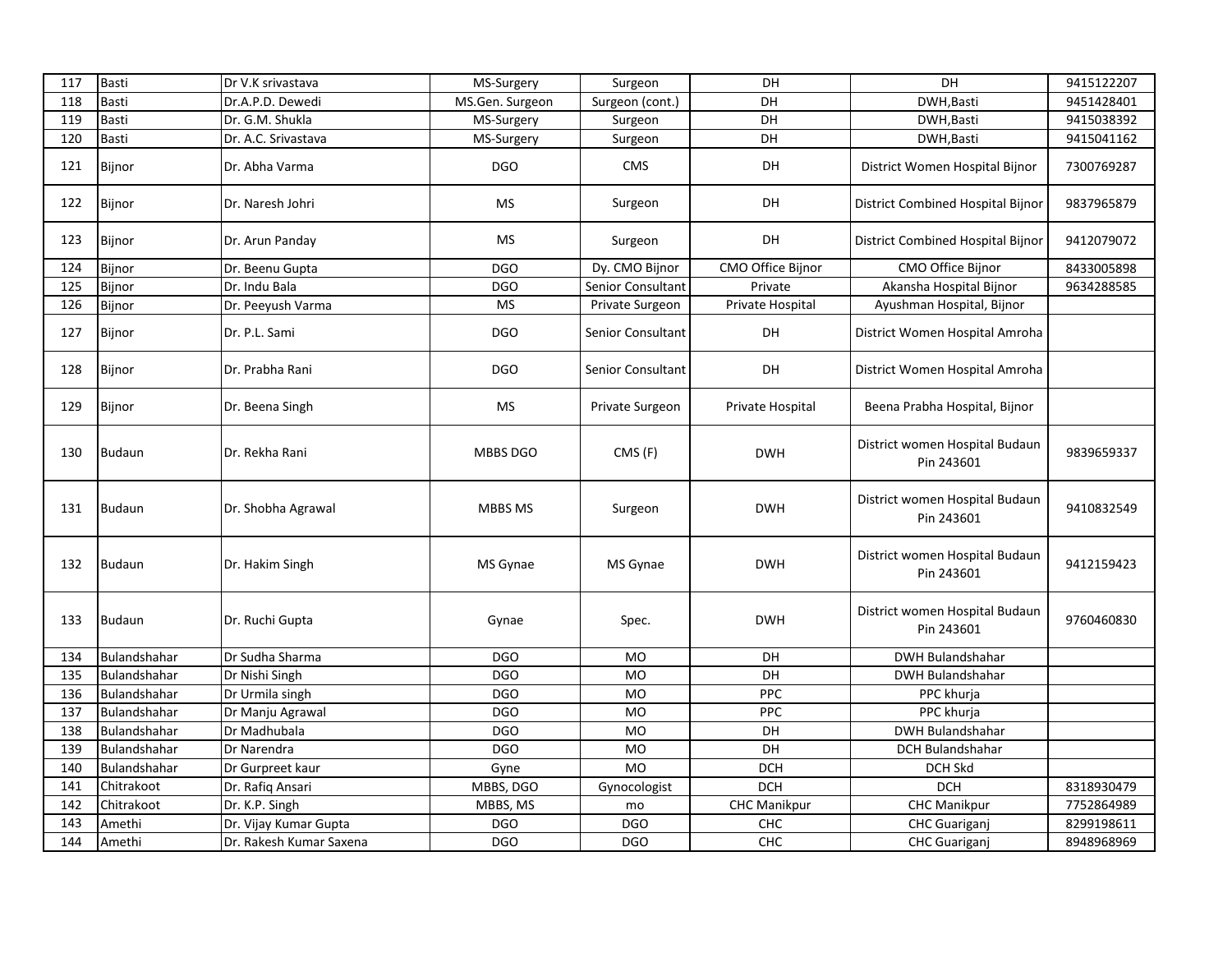| 145 | Amethi      | Dr. Poornima Kori       | <b>DGO</b>  | <b>DGO</b>                           | <b>CHC</b>             | CHC Jagdishpur                                                        | 7985705293 |
|-----|-------------|-------------------------|-------------|--------------------------------------|------------------------|-----------------------------------------------------------------------|------------|
| 146 | Deoria      | Dr. Mala Sinha          | <b>DGO</b>  | Surgeon                              | <b>DHW</b>             | Deoria                                                                | 9451672198 |
| 147 | Deoria      | Dr. Alpana Rani Gupta   | <b>DGO</b>  | Surgeon                              | <b>DWH</b>             | Deoria                                                                | 9415341600 |
| 148 | Deoria      | Dr. Rakesh Kumar        | <b>MS</b>   | Surgeon                              | DH                     | Deoria                                                                | 9415381389 |
| 149 | Deoria      | Dr. Ajay Shahi          | <b>MS</b>   | Surgeon                              | CHC                    | Patherdeva                                                            | 9415312126 |
| 150 | Deoria      | Dr. Suryabhan Kushwaha  | <b>MS</b>   | Surgeon                              | CHC                    | Pipara daula Kadam                                                    | 9453867761 |
| 151 | Deoria      | Dr. B.K Mishra          | <b>MS</b>   | Surgeon                              | CHC                    | Salempur                                                              | 7985398338 |
| 152 | Deoria      | Dr. Sweta Mishra        | <b>DGO</b>  | Surgeon                              | <b>DWH</b>             | Deoria                                                                | 7905814657 |
| 153 | Deoria      | Dr. Ajeet Gautam        | <b>MS</b>   | Surgeon                              | CHC                    | Tarkulwa                                                              | 9179885324 |
| 154 | Deoria      | O.P Yadav               | <b>DGO</b>  | Surgeon                              | <b>DWH</b>             | Deoria                                                                | 9415661899 |
| 155 | Deoria      | O.P Singh               | <b>DGO</b>  | Surgeon                              | CHC                    | Pipara daula Kadam                                                    | 9839059652 |
| 156 | Etah        | Dr. Anita Kumari        | <b>DGO</b>  | LMO                                  | DH                     | DWH, Etah                                                             | 9837604648 |
| 157 | Etah        | Dr. Z.P. Khan           | <b>MBBS</b> | <b>LMO</b>                           | <b>CHC</b>             | CHC - Jalesar                                                         | 7417877379 |
| 158 | Etawah      | Anil kumar              | MBBS, MS    | G.Surgeon                            | DH-F                   | <b>ETAWAH</b>                                                         | 9412157128 |
| 159 | Etawah      | Piyush tiwari           | MBBS, MS    | G.Surgeon                            | DH-M                   | <b>ETAWAH</b>                                                         | 9536341504 |
| 160 | Etawah      | Mangal singh            | MBBS, MS    | G.Surgeon                            | DH-M                   | <b>ETAWAH</b>                                                         | 9839172291 |
| 161 | Etawah      | Yashmita                | MBBS, DGO   | Lady<br>M.O.(Gyanaecolo              | DH-F                   | <b>ETAWAH</b>                                                         | 8650553237 |
|     |             |                         |             | gist)                                |                        |                                                                       |            |
| 162 | Etawah      | Archana kumari          | MBBS, DGO   | Gyanaecologist                       | CHC                    | <b>ETAWAH</b>                                                         | 9456997939 |
| 163 | Etawah      | Ashok jatav             | MBBS, DGO   | Gyanaecologist                       | DH-F                   | <b>ETAWAH</b>                                                         | 9415484804 |
|     |             |                         |             |                                      |                        |                                                                       |            |
| 164 | Ayodhya     | Dr Satya Prakash Bansal | MS          | Surgeon                              | <b>Medical College</b> | <b>Medical College</b>                                                | 9415332106 |
| 165 | Farrukhabad | Dr.Krishna Bose         | <b>DGO</b>  | <b>MO</b>                            | DH                     | Dr. Ram Manohar Lohiya Female<br>Hospital, Awas Vikas,<br>Farrukhabad | 9670820652 |
| 166 | Farrukhabad | Dr.Madhu Agarwal        | <b>DGO</b>  | MO                                   | <b>CHC</b>             | CHC Kaimganj, Block Kaimganj,<br>Farrukhabad                          | 9794197806 |
| 167 | Fatehpur    | Dr. Sunil Kumar         | <b>MS</b>   | Surgeon                              | CHC                    | CHC Bindaki, Fatehpur                                                 | 9839379512 |
| 168 | Fatehpur    | Dr. Ravi Ananad         | MS          | Surgeon                              | DH                     | District Male Hospital Fatehpur                                       | 8400226622 |
| 169 | Fatehpur    | Dr. Rekha Rani          | Ms-Gynae    | <b>CMS</b>                           | <b>DWH</b>             | District Women Hospital<br>Fatehpur                                   | 8005195720 |
| 170 | Fatehpur    | Dr. Pushpa Gurnani      | Ms-Gynae    | Gynane                               | <b>DWH</b>             | District Women Hospital<br>Fatehpur                                   | 7570096339 |
| 171 | Fatehpur    | Dr. Naresh Vishal       | MS          | Surgeon                              | DH                     | District Male Hospital Fatehpur                                       | 9919484951 |
| 172 | Firozabad   | Dr. Rajveer Singh       | MS-Surgery  | MS-Surgery                           | DH                     | MO DH                                                                 | 9412330834 |
| 173 | Firozabad   | DR. J.L. Gupta          | MS-Surgery  | MS-Surgery                           | DH                     | MO DH                                                                 | 9412162550 |
| 174 | Firozabad   | Dr. Mukesh Chaturvedi   | MS-Surgery  | MS-Surgery                           | DH                     | MO Firozabad                                                          | 9412162554 |
| 175 | Firozabad   | Dr. Neeta Gupta         | MBBS, DGO   | MS-Surgery                           | DJH                    | MO DJH Shikohabad                                                     | 7830819506 |
| 176 | Firozabad   | Dr. Hansh Raj           | MS-Surgery  |                                      | DH                     | MO DH                                                                 | 9412526954 |
| 177 | Ghaziabad   | Dr.Reeta Arya           | MBBS, DGO   | MS-Surgery<br><b>Medical Officer</b> | CHC                    | <b>CHC Loni</b>                                                       | 9560727610 |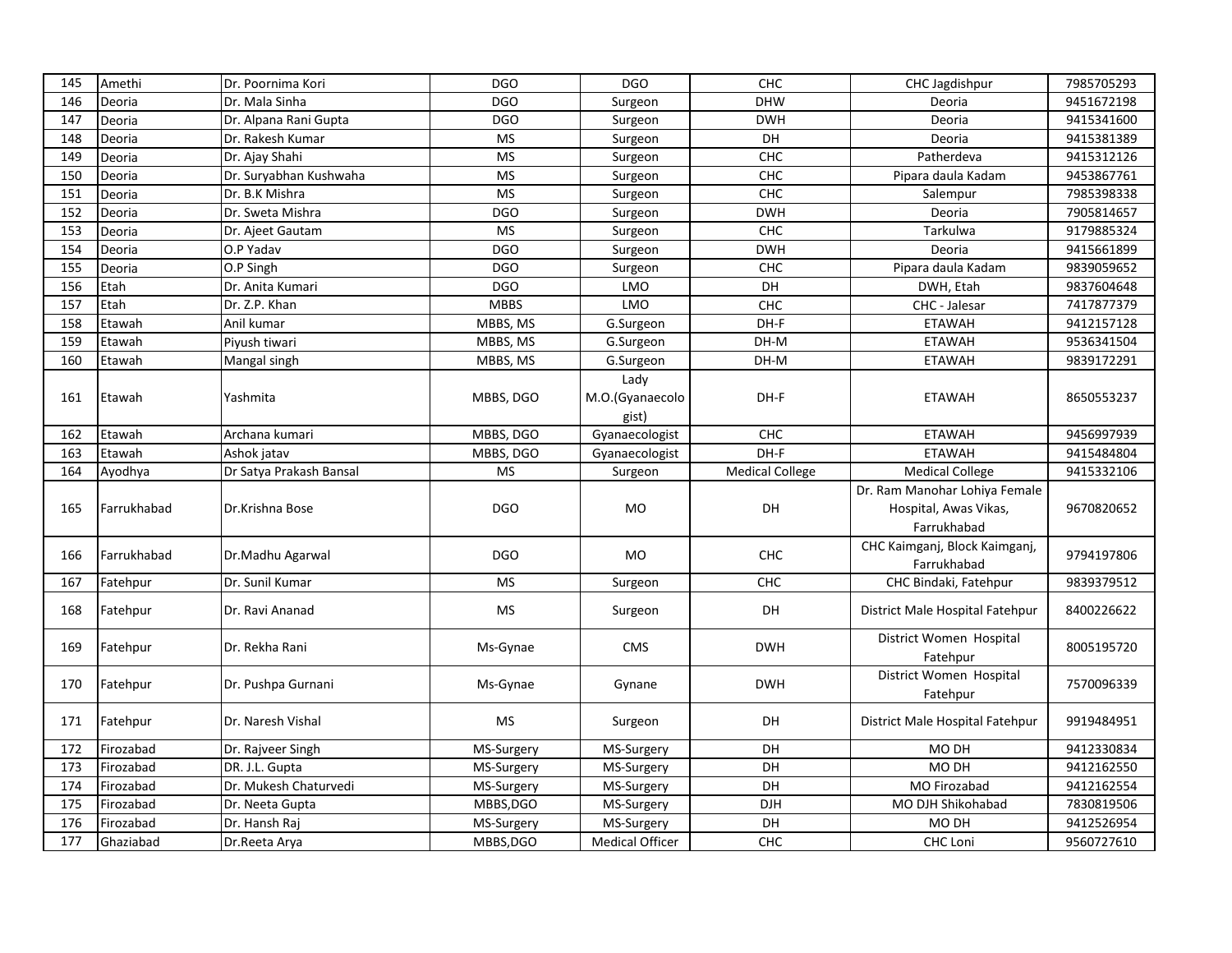| 178 | Ghaziabad      | Dr. Sushma Bharti      | MBBS, DGO        | Consultant            | DH                      | <b>DWH</b>                      | 9412886169  |
|-----|----------------|------------------------|------------------|-----------------------|-------------------------|---------------------------------|-------------|
| 179 | Ghaziabad      | Dr. Kavita Arya        | MBBS, DGO        | Consultant            | DH                      | <b>DWH</b>                      | 9971108568  |
| 180 | Ghaziabad      | Dr. Deepa Tyagi        | MBBS, MS         | <b>CMS</b>            | DH                      | <b>DWH</b>                      | 8745826889  |
| 181 | Ghaziabad      | Dr. Sangeeta Goyal     | MBBS, DGO        | Consultant            | DH                      | <b>DWH</b>                      | 9910592742  |
| 182 | Ghaziabad      | Dr. Gunmala Jain       | MBBS, DGO        | Consultant            | DH                      | <b>DWH</b>                      | 9650019263  |
| 183 | Ghaziabad      | Dr. Ritu Katyaal       | MBBS, DGO        | Sr. Consultant        | DH                      | <b>DWH</b>                      | 9458525820  |
| 184 | Ghaziabad      | Dr. Rekha Singh        | MBBS, DGO        | Consultant            | DH                      | <b>DWH</b>                      | 9458525820  |
| 185 | Ghaziabad      | Dr. Madhu Sharma       | MBBS, DGO        | Consultant            | DH                      | <b>DWH</b>                      | 8010646369  |
| 186 | Ghaziabad      | Dr. Priyanka           | MBBS, DGO        | Consultant            | DH                      | <b>DWH</b>                      |             |
| 187 | Ghaziabad      | Dr. Shalini            | MBBS, DGO        | Consultant            | DH                      | <b>DWH</b>                      |             |
| 188 | Ghaziabad      | Dr. Praveen Raka       | MBBS, DGO        | Consultant            | DH                      | <b>DCH</b>                      |             |
| 189 | Ghaziabad      | Dr. Mala Sharma        | MBBS, DGO        | Sr. Consultant        | DH                      | <b>DCH</b>                      |             |
| 190 | Ghaziabad      | Dr.Saranju Kumar       | MBBS, DGO        | Consultant            | DH                      | <b>DCH</b>                      |             |
| 191 | Ghaziabad      | Dr. Nalini             | MBBS, DGO        | Gynecologist(NH<br>M) | DH                      | <b>DCH</b>                      |             |
| 192 | Ghaziabad      | Dr. shashi Prabha Jain | MBBS, DGO        | Gynecologist(NH<br>M) | DH                      | <b>DCH</b>                      |             |
| 193 | Ghaziabad      | Dr. Manju Singh        | MBBS, DGO        | Gynecologist(NH<br>M) | DH                      | <b>DCH</b>                      |             |
| 194 | Ghazipur       | Dr. Vinita Jaiswal     | <b>DGO</b>       | Gyno                  | <b>DWH Ghazipur</b>     | Yes                             | 9415256068  |
| 195 | Ghazipur       | Dr.Tarkeshwar          | <b>DGO</b>       | Gyno                  | <b>DWH Ghazipur</b>     | Yes                             | 9415255642  |
| 196 | Ghazipur       | Dr.Sarjeet Kumar Singh | <b>DGO</b>       | Gyno                  | <b>DWH Ghazipur</b>     | Yes                             | 7985141323  |
| 197 | Ghazipur       | Dr. Vikas yadav        | <b>DGO</b>       | Gyno                  | CHC kahnpur             | Yes                             | 9415373803  |
| 198 | Ghazipur       | Dr Gulab Singh         | <b>MBBS</b>      | <b>MO</b>             | <b>DWH Ghazipur</b>     | Yes                             | 9532427508  |
| 199 | Gonda          | Dr. Suvarna Kumar      | <b>DGO</b>       | Gynaecologist         | District Women Hospital | Bus Stop, Gonda U.P. Pincode 27 | 8853149029  |
| 200 | Gonda          | Dr. Deep Mala          | <b>DGO</b>       | Gynaecologist         | District Women Hospital | Bus Stop, Gonda U.P. Pincode 27 | 9415745314  |
| 201 | Gorakhpur      | Dr. Dhananjay Kumar    | M.S.             | Surgeon               | <b>CHC Pipraiech</b>    | <b>CHC Pipraiech</b>            | 9415314596  |
| 202 | Gorakhpur      | Dr. Awadhesh           | M.S.             | Surgeon               | CHC J.Kauriya           | CHC J.Kauriya                   | 7523047597  |
| 203 | Gorakhpur      | Dr. Shivmuniram        | <b>DGO</b>       | Surgeon               | <b>DWH</b>              | <b>DWH Gorakhpur</b>            | 9415392804  |
| 204 | Gorakhpur      | Dr. Vandana Singh      | MBBS, DGO        | Gynaecologist         | MCH Wing                | <b>DWH Gorakhpur</b>            | 9451842532  |
| 205 | Gorakhpur      | Dr. Nina Tripathi      | <b>DGO</b>       | Senior Consultant     | <b>DWH</b>              | <b>DWH Gorakhpur</b>            | 9415968678  |
| 206 | Gorakhpur      | Dr. Nisha Gupta        | <b>DGO</b>       | Gynaecologist         | <b>DWH</b>              | <b>DWH Gorakhpur</b>            | 9455672505  |
| 207 | Gorakhpur      | Dr.Manjari Tandan      | <b>DGO</b>       | Senior Resident       | DHWGorakhpur            | <b>DHWGorakhpur</b>             | 83184329335 |
| 208 | Hamirpur       | Dr. R.K. Katiyar       | <b>MBBS</b>      | CHC Rath              | <b>CHC Rath</b>         | <b>CHC Rath</b>                 | 9450070431  |
| 209 | Hardoi         | Dr. Ashok Priyadarshi  | MS- Gen. Surgery | Surgeon               | <b>DMH</b>              | <b>DMH Hardoi</b>               | 9450377992  |
| 210 | Hardoi         | Dr. Avinash Anand      | MS- Gen. Surgery | Surgeon               | CHC Pihani              | <b>CHC Pihani</b>               | 9450856341  |
| 211 | Hardoi         | Dr. Masood Alam        | MS- Gen. Surgery | Surgeon               | <b>CHC Sandila</b>      | CHC Sandila                     | 9335764317  |
| 212 | Hardoi         | Dr. Vishi rawat        | MS-Gynae         | LMO                   | <b>DWH</b>              | <b>DWH Hardoi</b>               | 8765530151  |
| 213 | Hardoi         | Dr. Surjeet Singh      | MS- Gen. Surgery | Surgeon               | <b>DMH</b>              | <b>DMH Hardoi</b>               | 9415514134  |
| 214 | Hardoi         | Dr.B.K. Chaudhri       | DGO              | DGO                   | <b>DWH</b>              | DHW, Hardoi                     | 9455297288  |
| 215 | Hathras        | Dr. Manju Rani         | <b>DGO</b>       | GYNO                  | 9720268468              | DWH Hathras,                    | 9720268468  |
| 216 | <b>Hathras</b> | Dr. Meenakshi Singh    | <b>MS</b>        | <b>GYNO</b>           | 9756909087              | CHC sadabad                     | 9756909087  |
|     |                |                        |                  |                       |                         |                                 |             |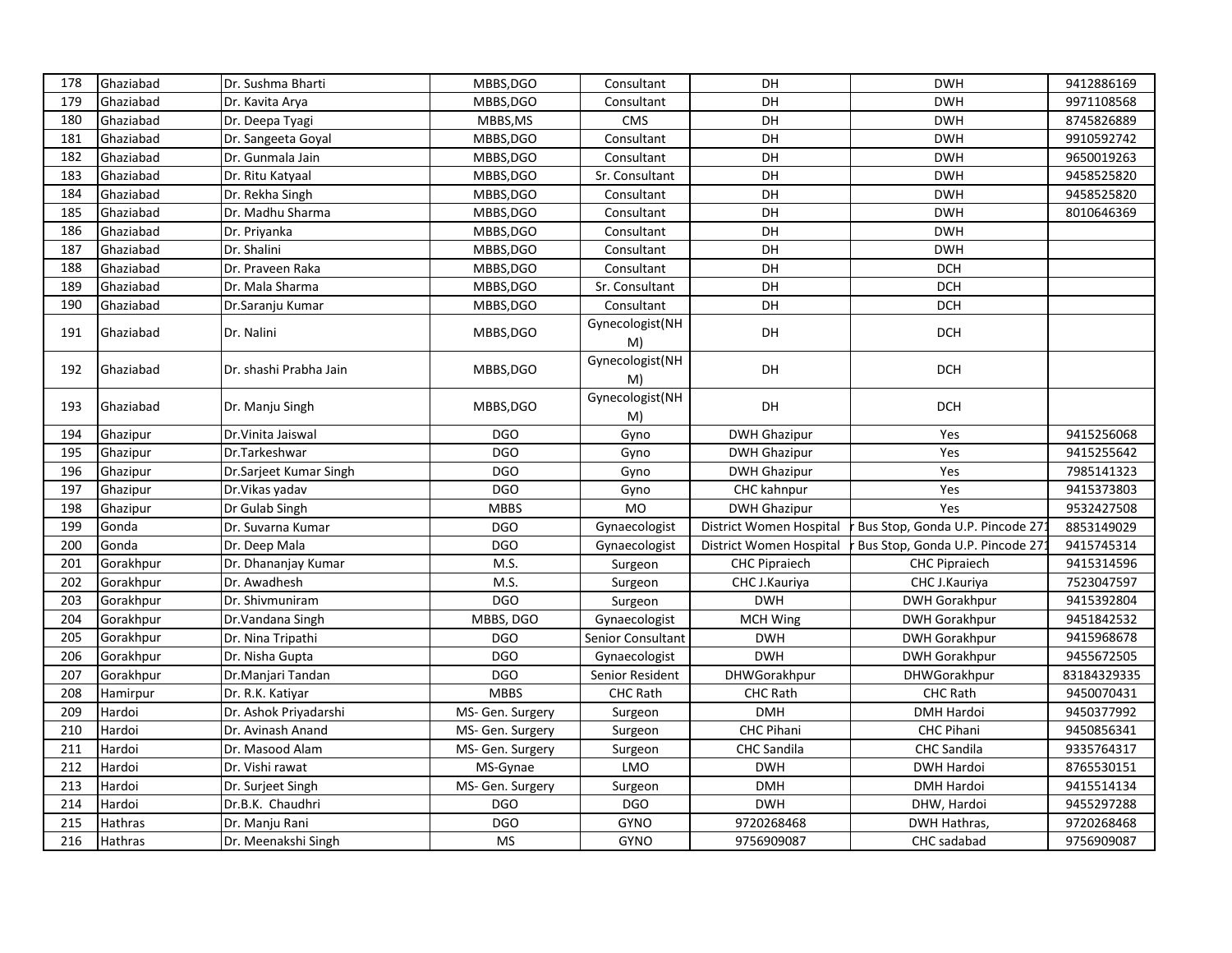| 217 | Hathras           | Dr. Neerja Sachdeva         | <b>MS</b>         | <b>GYNO SURGEN</b>   | 9319207019               | CHC sadabad              | 9319207019 |
|-----|-------------------|-----------------------------|-------------------|----------------------|--------------------------|--------------------------|------------|
| 218 | Hathras           | Dr. Vandana Pandey          | <b>DGO</b>        | <b>FEMALE SURGEN</b> | 9837036391               | DWH Hathras,             | 9837036391 |
| 219 | Amroha            | Dr PushpLata Shammi         | DGO/Gynae         | Gynae                | DH                       | DCH Amroha               | 9457697107 |
| 220 | Jaunpur           | Vijay pat Dwivedi           | MS Surgery        | Dy. CMO              | CMO Office               | DH                       | 9452073387 |
| 221 | Jaunpur           | Ravendre kumar Gupta        | <b>DGO</b>        | MO                   | <b>DWH</b>               | <b>DWH</b>               | 9919202190 |
| 222 | Jaunpur           | Ramesh Chandra Singh        | <b>DGO</b>        | <b>MO</b>            | <b>DWH</b>               | <b>DWH</b>               | 8400798798 |
| 223 | Jaunpur           | <b>Ashok Kumar Baudhist</b> | <b>DGO</b>        | <b>MO</b>            | <b>DWH</b>               | <b>DWH</b>               | 9450622626 |
| 224 | Jaunpur           | Jaya Rai                    | DGO               | <b>MO</b>            | <b>DWH</b>               | <b>DWH</b>               | 9452949668 |
| 225 | Jaunpur           | Shravan Kumar yadav         | <b>MBBS</b>       | MOIC                 | Non FRU CHC              | <b>CHC Muftiganj</b>     | 9839971409 |
| 226 | Jaunpur           | saif Husain                 | <b>MS Surgery</b> | <b>MO</b>            | DH                       | DH                       | 9984851555 |
| 227 | Jaunpur           | Abhishek Rawat              | MS Surgery        | <b>MO</b>            | FRU CHC                  | CHC Shahganj             | 9628991177 |
| 228 | Jaunpur           | Shilpi Singh                | <b>DGO</b>        | MO                   | <b>DWH</b>               | <b>DWH</b>               | 8004227863 |
| 229 | Jaunpur           | Allaha Prashad              | <b>MBBS</b>       | <b>MO</b>            | FRU CHC                  | <b>CHC Kerakat</b>       | 9919545463 |
| 230 | Jaunpur           | Dr. Namita singh            | MD-Gynae          | <b>MO</b>            | <b>DWH</b>               | <b>DWH</b>               | 7897477362 |
| 231 | Jaunpur           | Dr. Reema Yadav             | <b>DGO</b>        | <b>MO</b>            | <b>DWH</b>               | <b>DWH</b>               | 9582156364 |
| 232 | Jaunpur           | Amar Nath Yadav             | <b>MBBS</b>       | <b>MO</b>            | Non FRU CHC              | CHC Machlisahar          | 8874295101 |
| 233 |                   |                             |                   |                      | DH                       | <b>Combined District</b> | 9336112849 |
|     | Kannauj           | Dr. Y.K.Gupta               | MS-Surgery        | Surgeon              |                          | Hospital, Kannauj        |            |
| 234 | Kanpur Dehat      | Dr Sandesh katyar           | <b>MS</b>         | <b>MO</b>            | <b>APHC</b>              | <b>APHC Aunha</b>        | 9559777888 |
| 235 | <b>KUSHINAGAR</b> | Dr. Ausaf Ahmed Khan        | <b>MS</b>         | <b>ACMO</b>          | HQ                       | <b>CMO Office</b>        | 9431218603 |
| 236 | <b>KUSHINAGAR</b> | Dr. Vijendra Prasad         | MS-DGO            | <b>MO</b>            | CHC Hata                 | CHC Hata                 | 9454779842 |
| 237 | Maharajganj       | Dr Ramnaval                 | MBBS, DCH         | Pediatician          | <b>DCH</b>               | DCH Maharajganj          | 9450670215 |
| 238 | Maharajganj       | Dr Bibhuti Kumar Shukla     | <b>MS</b>         | General Surgeon      | <b>DCH</b>               | DCH Maharajganj          | 9838797028 |
| 239 | Maharajganj       | Dr Nisha Gupta              | <b>DGO</b>        | LMO                  | <b>DCH</b>               | DCH Maharajganj          | 9455672505 |
| 240 | Mainpuri          | Dr Gourav Pareek            | MBBS MS           | Surgen               | Dist. Hospital, Mainpuri | Dist, Male Hospital      | 9458284421 |
| 241 | Mathura           | Dr. Ramesh chandra          | <b>MS</b>         | surgeon              | DH                       |                          | 9412561338 |
| 242 | Mathura           | DR. ANKIT NITANT            | <b>MS</b>         | surgeon              | <b>CHC FARAH</b>         |                          | 9411625729 |
| 243 | Meerut            | Dr. Shashi Bala Verma       | <b>DGO</b>        | Gynaecologist        | CHC                      | FRU CHC Daurala          | 9411434997 |
| 244 | Meerut            | Dr. Savita Vashishth        | <b>DGO</b>        | Gynaecologist        | <b>DWH</b>               | <b>DWH Meerut</b>        | 9412202788 |
| 245 | Meerut            | Dr. Ishwari Devi Batra      | <b>DGO</b>        | Gynaecologist        | <b>DWH</b>               | <b>DWH Meerut</b>        | 9997272454 |
| 246 | Meerut            | Dr. Manisha Agarwal         | <b>DGO</b>        | Gynaecologist        | <b>DWH</b>               | DWH, Meerut              | 9410228704 |
| 247 | Meerut            | Dr. Kiran singh             | <b>DGO</b>        | <b>MO</b>            | <b>UPHC</b>              | UPHC Bramhapuri, Meerut  | 9412781002 |
| 248 | Meerut            | Dr. Manisha Verma           | <b>DGO</b>        | Gynaecologist        | <b>DWH</b>               | <b>DWH Meerut</b>        |            |
| 249 | Meerut            | Dr. Phul Kumar              | MS- Gen. Surgery  | General Surgeon      | <b>DMH</b>               | <b>DMH Meeerut</b>       | 9458071366 |
| 250 | Meerut            | Dr. Veenu Raani Gupta       | <b>DGO</b>        | Gynaecologist        | <b>CHC</b>               | <b>CHC Hastinapur</b>    | 9410603444 |
| 251 | Mirzapur          | Dr. Sanjay Panday           | MS-Surgery        | Surgen               | DH-F                     | DWH-MZP                  | 9451623007 |
| 252 | Mirzapur          | Dr. Baij Nath               | MS-Surgery        | <b>MO</b>            | FRU CHC                  | FRU-CHC-Narayanpur       | 9415315171 |
| 253 | Mirzapur          | Dr. Manju Lata              | <b>MBBS</b>       | <b>MO</b>            | DH-F                     | DWH-MZP                  | 9792202586 |
| 254 | Mirzapur          | Dr. Kiran Kala              | <b>DGO</b>        | <b>MO</b>            | DH-F                     | DWH-MZP                  | 9415637795 |
| 255 | Moradabad         | DR NIRMALA PATHAK           | <b>GYNE</b>       | LMO                  | <b>DWH</b>               | MORADABAD                | 9412144510 |
| 256 | Moradabad         | DR SUNITA PANDEY            | <b>GYNE</b>       | <b>LMO</b>           | <b>DWH</b>               | MORADABAD                | 8938921108 |
| 257 | Moradabad         | DR SHOBHA SHARMA            | <b>GYNE</b>       | LMO                  | CHC-FRU                  | <b>MORADABAD</b>         | 9456454256 |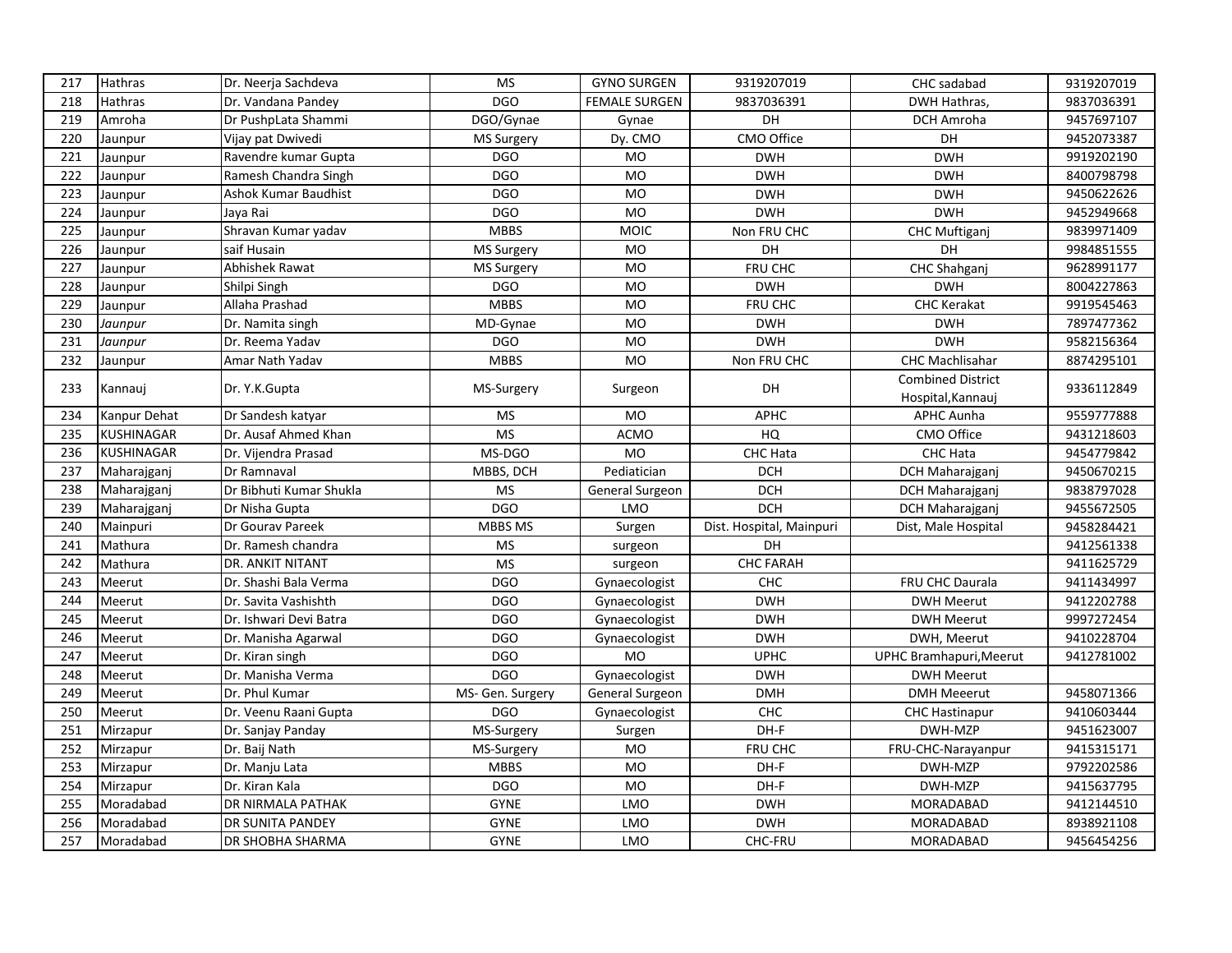| 258 | Moradabad        | DR SONAM RASTOGI       | <b>GYNE</b>      | <b>LMO</b>     | <b>DWH</b>                       | MORADABAD                                            | <b>NA</b>  |
|-----|------------------|------------------------|------------------|----------------|----------------------------------|------------------------------------------------------|------------|
| 259 | Moradabad        | DR MONICA AGARWAL      | <b>GYNE</b>      | <b>LMO</b>     | <b>DWH</b>                       | <b>MORADABAD</b>                                     | <b>NA</b>  |
| 260 | Moradabad        | <b>DR SUJATA</b>       | <b>GYNE</b>      | <b>LMO</b>     | <b>DWH</b>                       | <b>MORADABAD</b>                                     | <b>NA</b>  |
| 261 | Moradabad        | DR VIMITA AGARWAL      | <b>GYNE</b>      | <b>LMO</b>     | <b>DWH</b>                       | MORADABAD                                            | <b>NA</b>  |
| 262 | Moradabad        | <b>DR PARUL</b>        | <b>GYNE</b>      | LMO            | <b>DWH</b>                       | <b>MORADABAD</b>                                     | <b>NA</b>  |
| 263 | Moradabad        | DR NEETU VERMA         | <b>GYNE</b>      | <b>LMO</b>     | <b>DWH</b>                       | MORADABAD                                            | <b>NA</b>  |
| 264 | Moradabad        | <b>DR ANITA</b>        | <b>GYNE</b>      | LMO            | <b>DWH</b>                       | MORADABAD                                            | <b>NA</b>  |
| 265 | Muzaffarnagar    | Dr. Anita Singh        | <b>DGO</b>       | Sr. Cons.      | District Women Hospital<br>Mzn   | Roorkee Road, Muzaffarnagar                          | 9456888299 |
| 266 | Muzaffarnagar    | Dr. Abha Atre          | <b>MBBS</b>      | MO             | District Women Hospital<br>Mzn   | Roorkee Road, Muzaffarnagar                          | 9719366414 |
| 267 | Muzaffarnagar    | Dr. Murli Bhaskar      | <b>MBBS</b>      | <b>MO</b>      | District Women Hospital<br>Mzn   | Roorkee Road, Muzaffarnagar                          | 8191359099 |
| 268 | Muzaffarnagar    | Dr. M.K. Sharma        | MS               | <b>MO</b>      | District male hospital           | Roorkee Road, Muzaffarnagar                          | 9412409293 |
| 269 | Pilibhit         | Dr. Anita Chaurasia    | <b>DGO</b>       | <b>CMS</b>     | <b>DWH</b>                       | <b>DWH-PILIBHIT</b>                                  | 9411494202 |
| 270 | Pilibhit         | Dr Pk Agrawal          | <b>MS</b>        | Surgeon        | <b>DMH</b>                       | DMH-PILIBHIT                                         | 9719110579 |
| 271 | Pilibhit         | Dr. Vineeta Chaturvedi | <b>DGO</b>       | Sr. Consultant | <b>DWH</b>                       | DMH-PILIBHIT                                         | 9412293451 |
| 272 | Pratapgarh       | Dr Neelima Sonkar      | MS Gynae         | Sr Consultant  | <b>DWH Pratapgarh</b>            | <b>DWH Pratapgarh</b>                                | 9450261012 |
| 273 | Pratapgarh       | Dr Reena Prasad        | MS Gyane         | <b>CMS</b>     | <b>DWH Pratapgarh</b>            | <b>DWH Pratapgarh</b>                                | 9415615415 |
| 274 | Pratapgarh       | Dr Arvind Gupta        | MS- Gen. Surgery | <b>MS</b>      | CHC Lalganj                      | CHC Lalganj, Pratapgarh                              | 9897337418 |
| 275 | Pratapgarh       | Dr Akhilesh Updhayay   | MS- Gen. Surgery | Surgeon        | CHC Kunda                        | CHC Kunda                                            | 9792819999 |
| 276 | Pratapgarh       | Dr D K Verma           | MS- Gen. Surgery | Surgeon        | <b>CHC Raniganj</b>              | <b>CHC Raniganj</b>                                  | 9792464141 |
| 277 | Raibareli        | Dr.Nirmala Shahu       | M.B.B.S, D.G.O   | Gyncolozist    | <b>DWH Raibareli</b>             | <b>DWH Raibareli</b>                                 | 8004316964 |
| 278 | Raibareli        | Dr.Tauhida Khan        | M.B.B.S, D.G.O   | Gyncolozist    | <b>DWH Raibareli</b>             | <b>DWH Raibareli</b>                                 | 9452221505 |
| 279 | Raibareli        | Dr. J.K.Lal            | M.B.B.S, M.S.    | Surgion        | DHM Raibareli                    | DHM Raibareli                                        | 9415743241 |
| 280 | Raibareli        | Dr.Anil Kumar Jaisal   | M.B.B.S, M.S.    | Surgion        | <b>CHC Bachhrawan</b>            | <b>CHC Bachhrawan</b>                                | 9450506516 |
| 281 | Raibareli        | Dr. Pradeep Agrawal    | M.B.B.S, M.S.    | Surgion        | <b>DHM Raibareli</b>             | <b>DHM Raibareli</b>                                 | 9415076290 |
| 282 | Raibareli        | Dr. Mahmud Akhtar      | M.B.B.S, M.S.    | Surgion        | <b>CHC Unchahar</b>              | <b>CHC Unchahar</b>                                  | 9450189575 |
| 283 | Rampur           | Dr. Charu Dhall        | <b>MS</b>        | Gen Sur        | DH                               | <b>DMH</b>                                           | 8392911507 |
| 284 | Rampur           | Dr. Rajesh Kumar       | <b>MS</b>        | Gen Sur        | DH                               | <b>DMH</b>                                           | 9415175648 |
| 285 | Rampur           | Dr. Prabha Rani        | <b>DGO</b>       | <b>CMS</b>     | <b>DWH</b>                       | <b>DWH</b>                                           | 7060971845 |
| 286 | Rampur           | Dr. Mahvish Jahan      | MS- Gynae        | Gynacologist   | <b>CHC Shahbad</b>               | CHC Shahbad                                          | 8650008894 |
| 287 | Sant Kabir Nagar | Dr. Sanjeet Mishra     | Surgery          | <b>CDH</b>     | Khalilabad                       | <b>CDH</b>                                           | 9839460164 |
| 288 | Sant Kabir Nagar | Dr. Ravi Pandey        | <b>DGO</b>       | CDH            | Khalilabad                       | <b>CDH</b>                                           | 9415586889 |
| 289 | Saharanpur       | Dr Doli Kapoor         | MBBS, DGO        | Gynaecologist  | <b>DWH</b>                       | District Women Hospital, Bajoria<br>Road, Saharanpur | 9319087464 |
| 290 | Saharanpur       | Dr Sujata Dang         | MBBS, DGO        | Gynaecologist  | <b>CHC Deoband (Contractual)</b> | CHC Deoabnd, Deoaband, district<br>Saharanpur        | 9897657875 |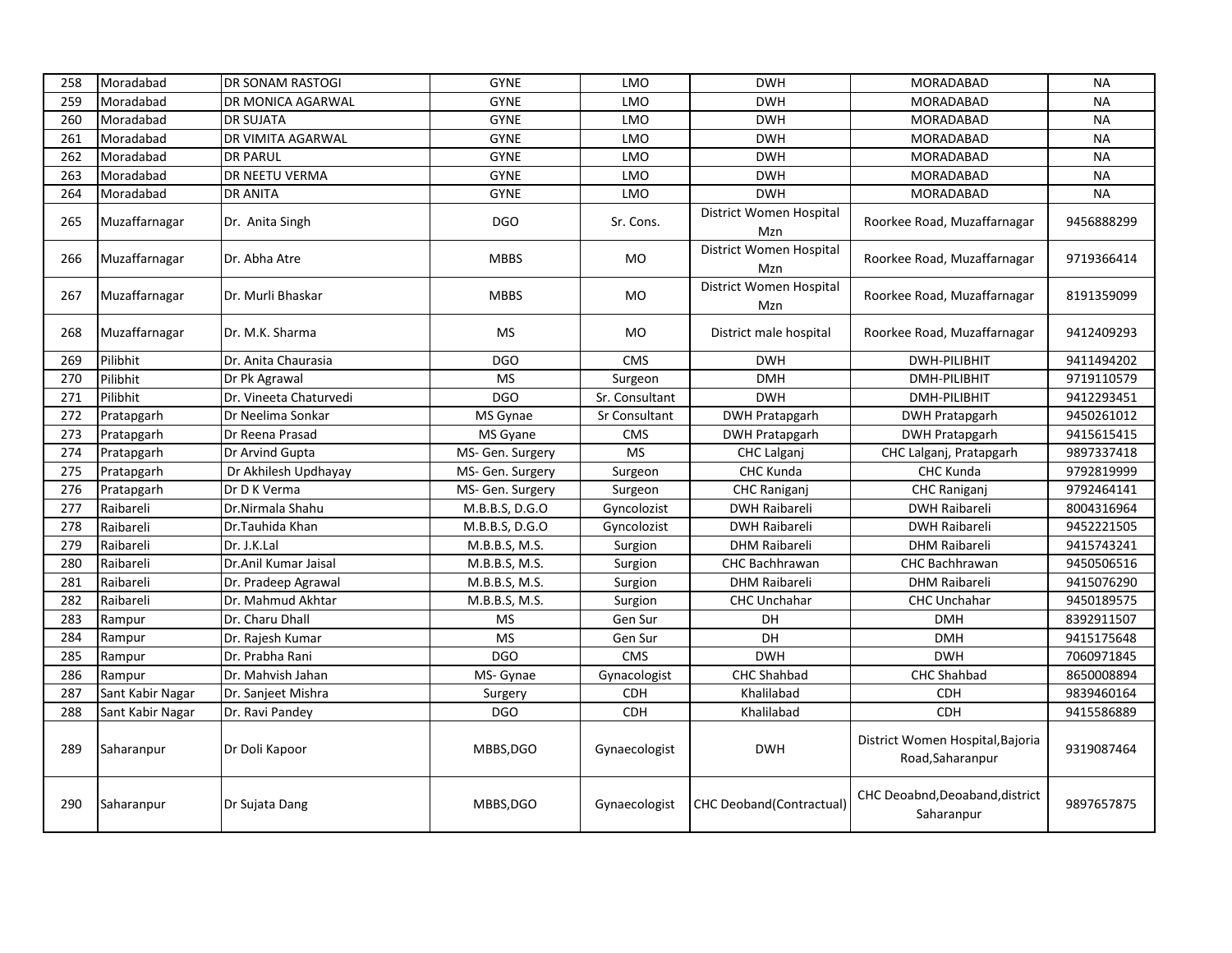| 291 | Saharanpur   | Dr Rajeev                | MBBS, MS          | Surgeon               | DWH(Contractual)                | District Women Hospital, Bajoria<br>Road, Saharanpur | 9675546764 |
|-----|--------------|--------------------------|-------------------|-----------------------|---------------------------------|------------------------------------------------------|------------|
| 292 | Saharanpur   | Dr. Mamta Sodhi          | MBBS, DGO         | Gynaecologist         | <b>DWH</b>                      | District Women Hospital, Bajoria<br>Road, Saharanpur | 9411952701 |
| 293 | Saharanpur   | Dr Vinod Kumar           | MBBS,M.S          | Surgeon               | <b>DH</b>                       | SBD District Hospital, Bajoria<br>Road, Saharanpur   | 9719297229 |
| 294 | Saharanpur   | Dr Ramesh Chandra        | MBBS,M.S          | Surgeon               | <b>DH</b>                       | SBD District Hospital, Bajoria<br>Road, Saharanpur   | 9634092033 |
| 295 | Saharanpur   | Dr Indira Singh          | MBBS.DGO          | Gynaecologist         | <b>DWH</b>                      | District Women Hospital, Bajoria<br>Road, Saharanpur |            |
| 296 | Sambhal      | Dr Ranjna Singh          | <b>DGO</b>        | Gynacologist          | <b>DCH</b>                      | <b>DCH Sambhal</b>                                   | 9412449472 |
| 297 | Sambhal      | Dr Khelendra Saxena      | <b>DGO</b>        | Gynacologist          | CHC                             | Bahjoi                                               | 8430714100 |
| 298 | Shahjahanpur | Dr. Mahendra Kumar       | <b>MS</b>         | Surgon                | DH                              | DH-Shahjahanpur                                      | 9415051347 |
| 299 | Shahjahanpur | Dr-Seema Singh           | <b>DGO</b>        | <b>MO</b>             | <b>DWH</b>                      | DWh-Shahjahanpur                                     | 9457281898 |
| 300 | Shahjahanpur | Dr-Ritu Rastogi          | <b>DGO</b>        | <b>MO</b>             | <b>DWH</b>                      | DWh-Shahjahanpur                                     | 9411026527 |
| 301 | Shamli       | Dr. Saurabh Agarwal      | MBBS/MS           | <b>MO</b>             | CHC                             | Shamli                                               | 9458249020 |
| 302 | Shamli       | Dr. Manjeet kaur         | MS-Gyne           | <b>MO</b>             | CHC                             | Shamli                                               | 9837305127 |
| 303 | Shrawasti    | Dr.Ramgopal              | <b>DGO</b>        | <b>OBS Consultant</b> | <b>DCH</b>                      | CMO office Bhinga Shrawasti                          | 9839453157 |
| 304 | Shrawasti    | Dr.A.K.Upadhyay          | <b>DGO</b>        | <b>OBS Consultant</b> | <b>DCH</b>                      | CMO office Bhinga Shrawasti                          | 9450012491 |
| 305 | Sitapur      | Dr.Surendra Shahi        | <b>MS Surgery</b> | <b>ACMO</b>           | CMO Office                      | CMO Office                                           | 9792099990 |
| 306 | Sitapur      | Dr.Rajiv Dewedi          | <b>DGO</b>        | <b>ACMO</b>           | CMO Office                      | CMO Office                                           | 9807452133 |
| 307 | Sitapur      | Dr.Sushma Karanwal       | MS-Gyne           | CMS                   | <b>District Female Hospital</b> | <b>DWH</b>                                           | 8004942012 |
| 308 | Sitapur      | Dr.Sunita Kashyap        | <b>DGO</b>        | <b>MO</b>             | <b>District Female Hospital</b> | <b>DWH</b>                                           | 8004942016 |
| 309 | Sitapur      | Dr.Kamlesh Kumari        | MBBS, EMOC        | <b>MO</b>             | <b>District Female Hospital</b> | <b>DWH</b>                                           | 8004942004 |
| 310 | Sitapur      | Dr.Khursheed Zaidi       | <b>DGO</b>        | <b>MO</b>             | District Female Hospital        | <b>DWH</b>                                           | 9335887723 |
| 311 | Sitapur      | Dr.Juberia Hasnat        | <b>DGO</b>        | MO                    | District Female Hospital        | <b>DWH</b>                                           | 7668873785 |
| 312 | Sitapur      | Dr.Tanjim Qamar          | <b>DGO</b>        | <b>MO</b>             | District Female Hospital        | <b>DWH</b>                                           | 8004942010 |
| 313 | Sitapur      | Dr.Amita Tripathi        | MS-Gyne           | <b>MO</b>             | FRU CHC                         | Sidhauli CHC                                         | 8009692114 |
| 314 | Sitapur      | Dr.Priyanka Pandey       | MS-Gyne           | MO                    | Non FRU CHC                     | <b>DWH</b>                                           | 9630239427 |
| 315 | Sitapur      | Dr Satish Chndra Labhyan | <b>MS Surgery</b> | <b>MO</b>             | <b>DMH</b>                      | <b>DMH</b>                                           | 9452272988 |
| 316 | unnao        | Dr.Anju Dwicedi          | <b>DGO</b>        | CMS-Female            | <b>DWH</b>                      | Uma Shanker Dixit District<br>Female Hospital Unnao  | 9451293910 |
| 317 | unnao        | Dr Rani Bala             | MS-Surgery        | Senior Consultant     | <b>DWH</b>                      | Uma Shanker Dixit District<br>Female Hospital Unnao  | 9415042627 |
| 318 | unnao        | Dr Sanju Agarwal         | DGO               | Senior Consultant     | <b>DWH</b>                      | Uma Shanker Dixit District<br>Female Hospital Unnao  | 9415125848 |
| 319 | unnao        | Dr.Ram Pati Devi         | <b>DGO</b>        | Senior Consultant     | <b>DWH</b>                      | Uma Shanker Dixit District<br>Female Hospital Unnao  | 9450771742 |